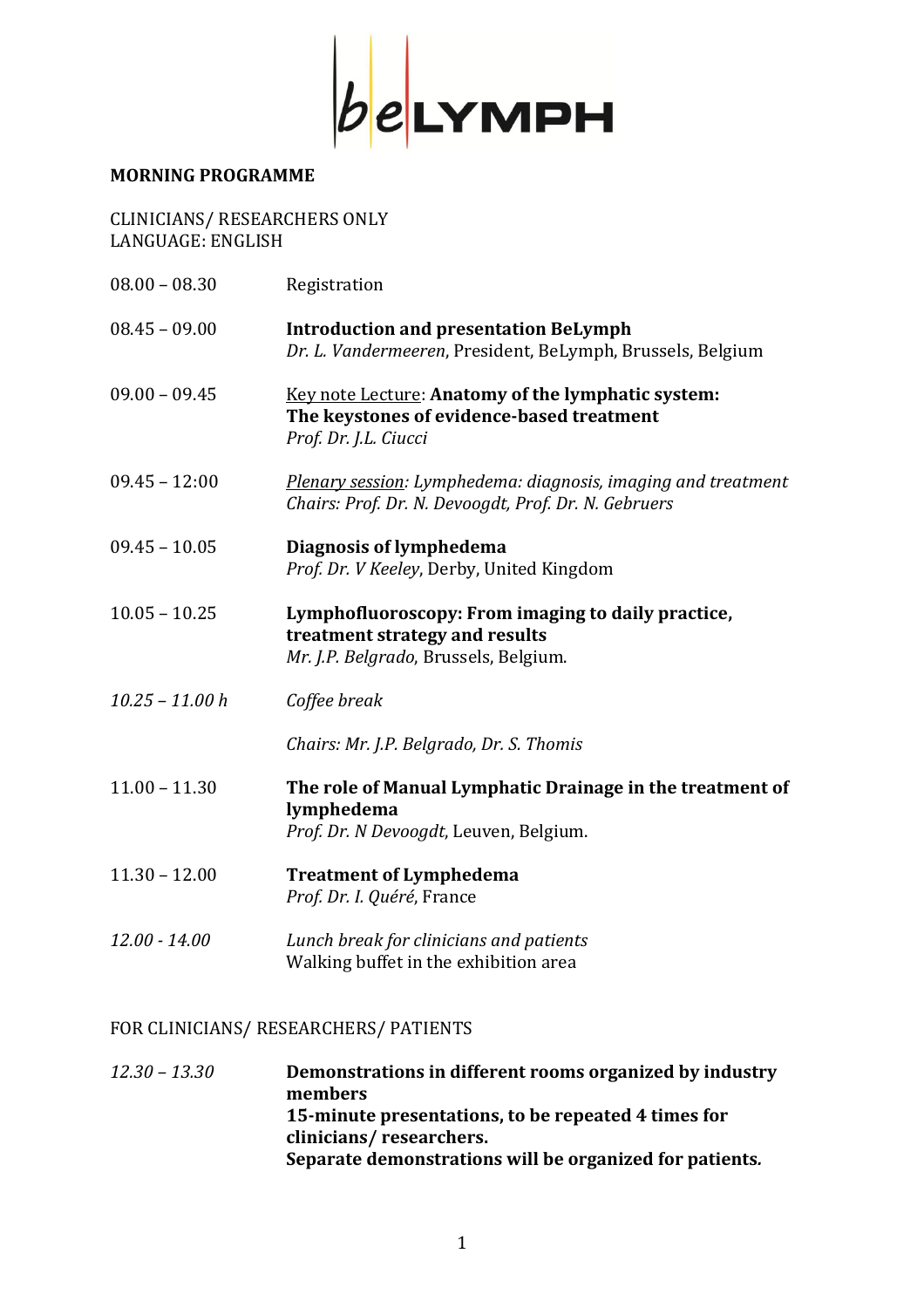

## **AFTERNOON PROGRAMME**

PATIENTS ONLY TWO DIFFERENT ROOMS FOR FRENCH AND DUTCH

| <b>FRENCH SESSION</b> | Chairs: Prof. Dr. F. Liebens et Mr. J.P. Belgrado                                                                               |
|-----------------------|---------------------------------------------------------------------------------------------------------------------------------|
| $14.00 - 14.25$       | Témoignage d'une patiente<br>Mme. N. Verhaegen                                                                                  |
| $14.25 - 14.30$       | Résumé du traitement congestive de lymphoedème<br>Prof. Dr. N. Devoogdt, Leuven, Belgique                                       |
| $14.30 - 14.45$       | Résumé et rôle du drainage lymphatique manuel dans le<br>traîtement du lymphoedème<br>Prof. Dr. N. Devoogdt, Leuven, Belgique   |
| $14.45 - 14.50$       | Questions                                                                                                                       |
| $14.50 - 15.05$       | Rôle et fonctionnement du bandage multicomposant dans le<br>traitement du lymphoedème<br>Mr. J.P. Belgrado, Bruxelles, Belgique |
| $15.05 - 15.10$       | Questions                                                                                                                       |
| $15.10 - 15.25$       | Lymphofluoroscopie dans le traîtement du lymphoedème<br>Dr. L. Vandermeeren, Bruxelles, Belgique                                |
| $15.25 - 15.30$       | Questions                                                                                                                       |
| $15.30 - 16.00$       | Coffee break in the exhibition area.                                                                                            |
| $16.00 - 16.30$       | Témoignage d'une patiente<br>Dr. A. Borremans                                                                                   |
| $16.30 - 16.45$       | Rôle de la chirurgie dans le traîtement du lymphoedème<br>Dr. S. Thomis, Leuven, Belgique                                       |
| $16.45 - 16.50$       | <b>Questions</b>                                                                                                                |
| $16.50 - 17.05$       | Intérêt de l'activité physique dans le traîtement du<br>lymphoedème<br>Mme. V. Van Besien, Gent, Belgique                       |
| $17.05 - 17.10$       | Questions                                                                                                                       |
| 17.10                 | Clôture                                                                                                                         |